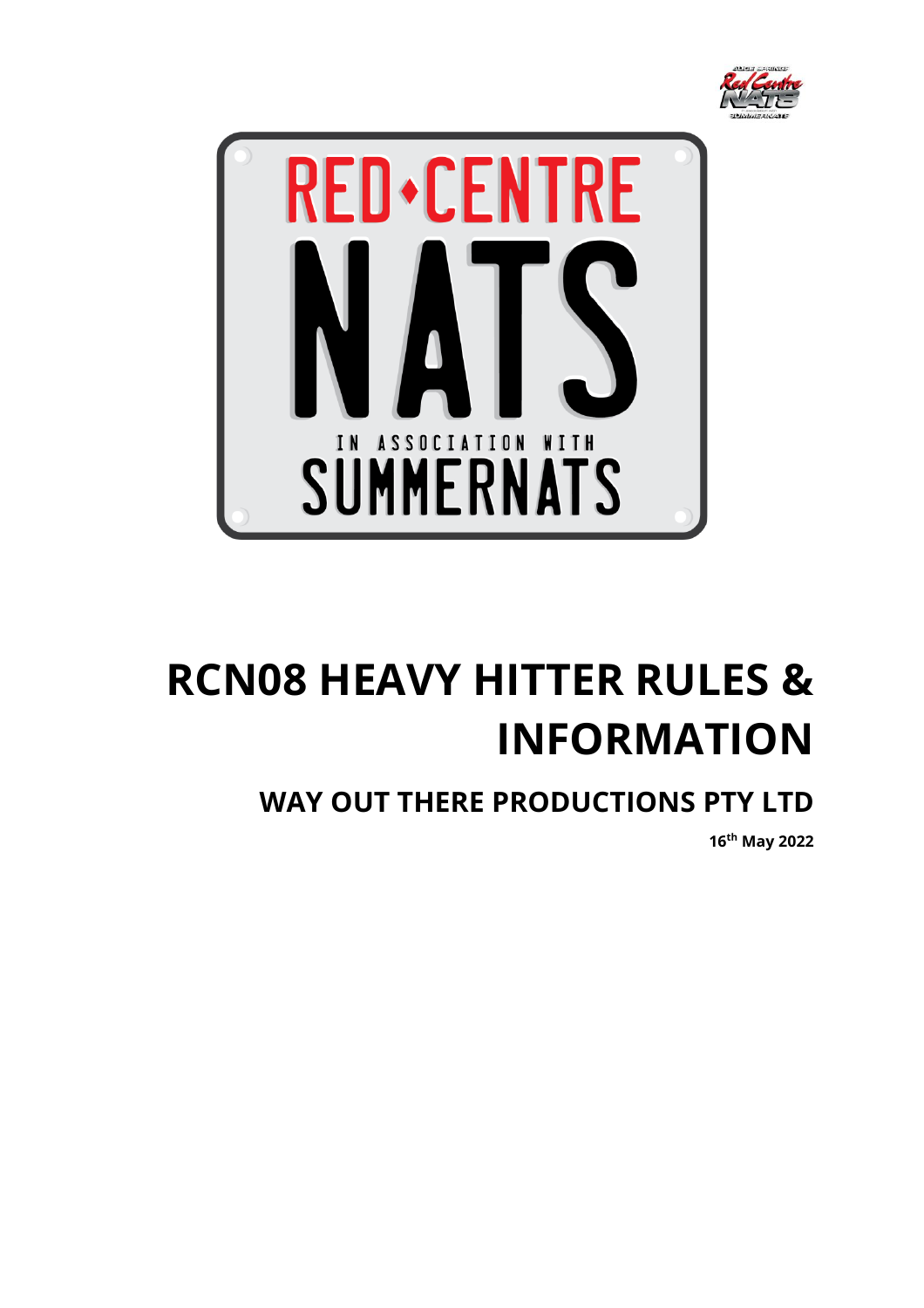

## **TABLE OF CONTENTS**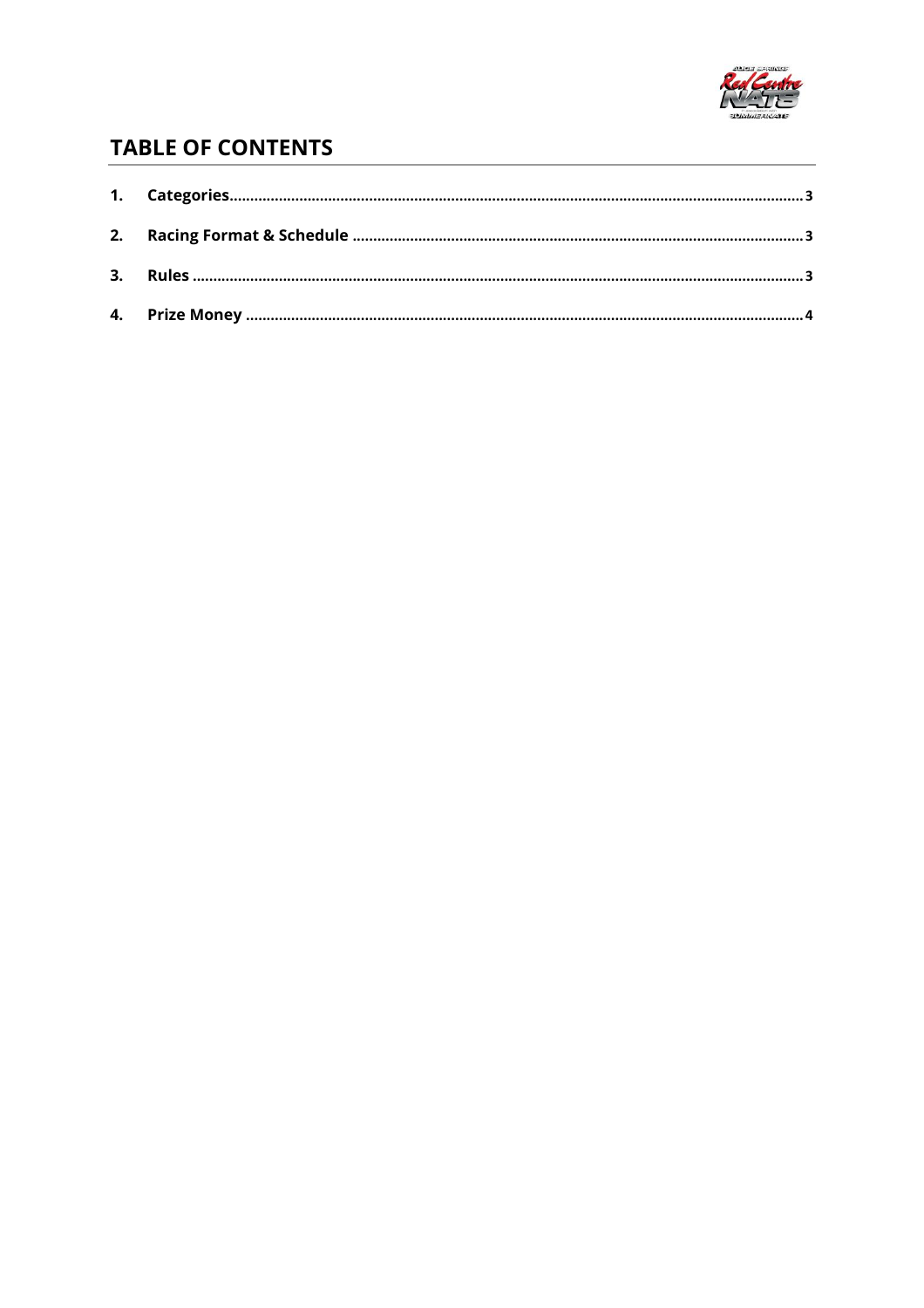

#### <span id="page-2-0"></span>**1. Categories**

| Ø               |  |
|-----------------|--|
| $8.000 - 8.999$ |  |
| $9.000 - 9.999$ |  |
| Top Bike        |  |

#### <span id="page-2-1"></span>**2. Racing Format & Schedule**

All racing in these categories is heads-up, uses a Pro Tree, and will be run on a three round Chicago Shootout format with a Final.

- Event staff will work with you to secure maximum turn-around time, however we need all drivers to work to get their cars back to the lanes as directed.
- A no-show will result in zero points being awarded for that round of racing.
- A two-car final will occur at the end of the Chicago Shootout Rounds. If either of the top two scoring cars cannot front for the final due to breakages or missing the time limit for that round, the third highest scorer will be elevated to the final, and so on.
- If more than two racers on the same points at the completion of the Chicago Shootout rounds, the quickest two WINNING racers from the last Chicago Shootout round will advance to the final.
- Lane choice in round one goes on a coin toss. In subsequent rounds, lane choice goes to the quicker E.T. from the previous round.
- All pairings and run order (except the final) will be announced in front of the crowd with announcer.

### <span id="page-2-2"></span>**3. Rules**

- All relevant ANDRA license, tech and safety requirements are mandatory
- All drivers will attend the compulsory driver's briefing (time to be announced) and draw prior to round one of racing at 6:30pm. Cars should already be ready at this point.
- Running quicker than the low ET cut-off for your class results in a loss. i.e., 6.950sec in the 7.000-7.999 class will be counted as a loss unless your opponent runs 6.949 or quicker.
- If both cars go quicker than the cut-off, then the car that has gone quicker by the least amount will be deemed the winner
- Running slower than the high end of the Category does not attract penalty i.e. an 8.000 or